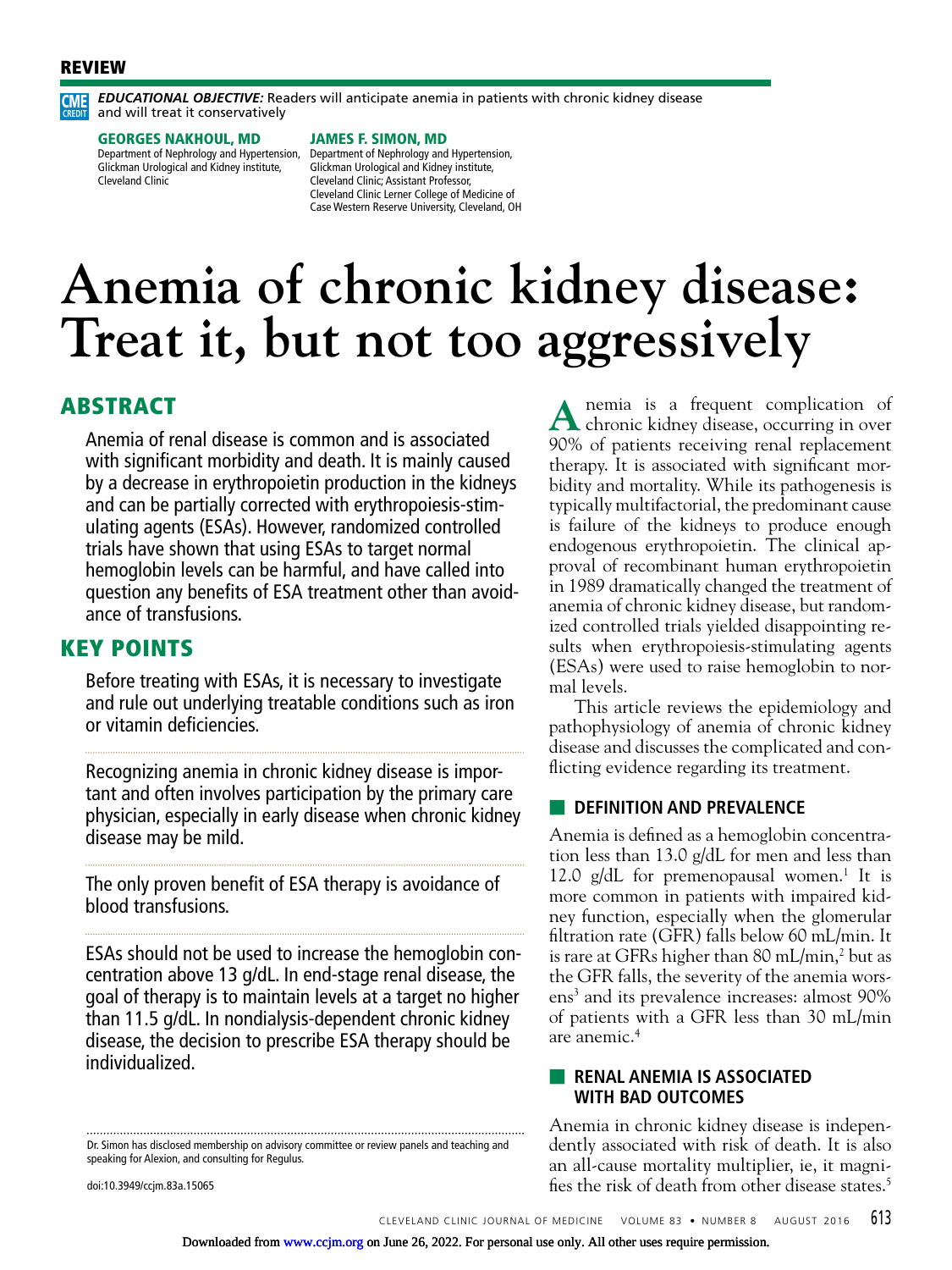In observational studies, anemia was associated with faster progression of left ventricular hypertrophy, inflammation, and increased myocardial and peripheral oxygen demand, thereby leading to worse cardiac outcomes with increased risk of myocardial infarction, coronary revascularization, and readmission for heart failure.<sup>6–8</sup> Anemia is also associated with fatigue, depression, reduced exercise tolerance, stroke, and increased risk of rehospi $talization.<sup>9-13</sup>$ 

#### **EXECUTE: RENAL ANEMIA IS MULTIFACTORIAL**

Anemia of chronic kidney disease is typically attributed to the decrease of erythropoietin production that accompanies the fall in GFR. However, the process is multifactorial, with several other contributing factors: absolute and functional iron deficiency, folate and vitamin  $B_{12}$  deficiencies, reduced red blood cell life span, and suppression of erythropoiesis by the uremic milieu.14

While it was once thought that chronic kidney disease leads to loss of erythropoietinproducing cells, it is now known that downregulation of hypoxia-inducible factor (HIF; a transcription factor) is at least partially responsible for the decrease in erythropoietin production<sup>15,16</sup> and that this downregulation is reversible (see below).

**ERYTHROPOIETIN, IRON, AND RED BLOOD CELLS**

#### **Erythropoietin production is triggered by hypoxia, mediated by HIF**

Erythropoietin is produced primarily in the deep cortex and outer medulla of the kidneys by a special population of peritubular interstitial cells.17 The parenchymal cells of the liver also produce erythropoietin, but much less.18

The rate of renal erythropoietin synthesis is determined by tissue oxygenation rather than by renal blood flow; production increases as the hemoglobin concentration drops and the arterial oxygen tension decreases (**Figure 1**).19

The gene for erythropoietin is located on chromosome 7 and is regulated by HIF. HIF molecules are composed of an alpha subunit, which is unstable at high  $Po_2$ , and a beta subunit, constitutively present in the nucleus.<sup>20</sup>

In hypoxic conditions, the HIF dimer is transcriptionally active and binds to specific DNA recognition sequences called *hypoxiaresponse elements*. Gene transcription is upregulated, leading to increased production of erythropoietin.<sup>21</sup>

Under normal oxygen tension, on the other hand, the proline residue of the HIF alpha subunit is hydroxylated. The hydroxylated HIF alpha subunit is then degraded by proteasomal ubiquitylation, which is mediated by the von Hippel-Lindau tumor-suppressor gene *pVHL*. 22 Degradation of HIF alpha prevents formation of the HIF heterodimers. HIF therefore cannot bind to the hypoxia-response elements, and erythropoietin gene transcription does not occur.<sup>23</sup>

Thus, in states of hypoxia, erythropoietin production is upregulated, whereas with normal oxygen tension, production is downregulated.

#### **Erythropoietin is essential for terminal maturation of erythrocytes**

Erythropoietin is essential for terminal maturation of erythrocytes.<sup>24</sup> It is thought to stimulate the growth of erythrogenic progenitors: burst-forming units-erythroid (BFU-E) and colony-forming units-erythroid (CFU-E). In the absence of erythropoietin, BFU-E and CFU-E fail to differentiate into mature erythrocytes.25

Binding of erythropoietin to its receptor sets off a series of downstream signals, the most important being the signal transducer and activator of transcription 5 (STAT5). In animal studies, STAT5 was found to inhibit apoptosis through the early induction of an antiapoptotic gene, *Bcl-xL*. 26

#### **Iron metabolism is controlled by several proteins**

Iron is characterized by its capacity to accept or donate electrons. This unique property makes it a crucial element in many biochemical reactions such as enzymatic activity, DNA synthesis, oxygen transport, and cell respiration.

Iron metabolism is under the control of several proteins that play different roles in its absorption, recycling, and loss (**Figure 2**).27

Dietary iron exists primarily in its poorly soluble trivalent ferric form  $(Fe^{3+})$ , and it needs to be reduced to its soluble divalent fer-

Almost 90% of patients with a GFR < 30 mL/min are anemic

Downloaded from [www.ccjm.org](http://www.ccjm.org/) on June 26, 2022. For personal use only. All other uses require permission.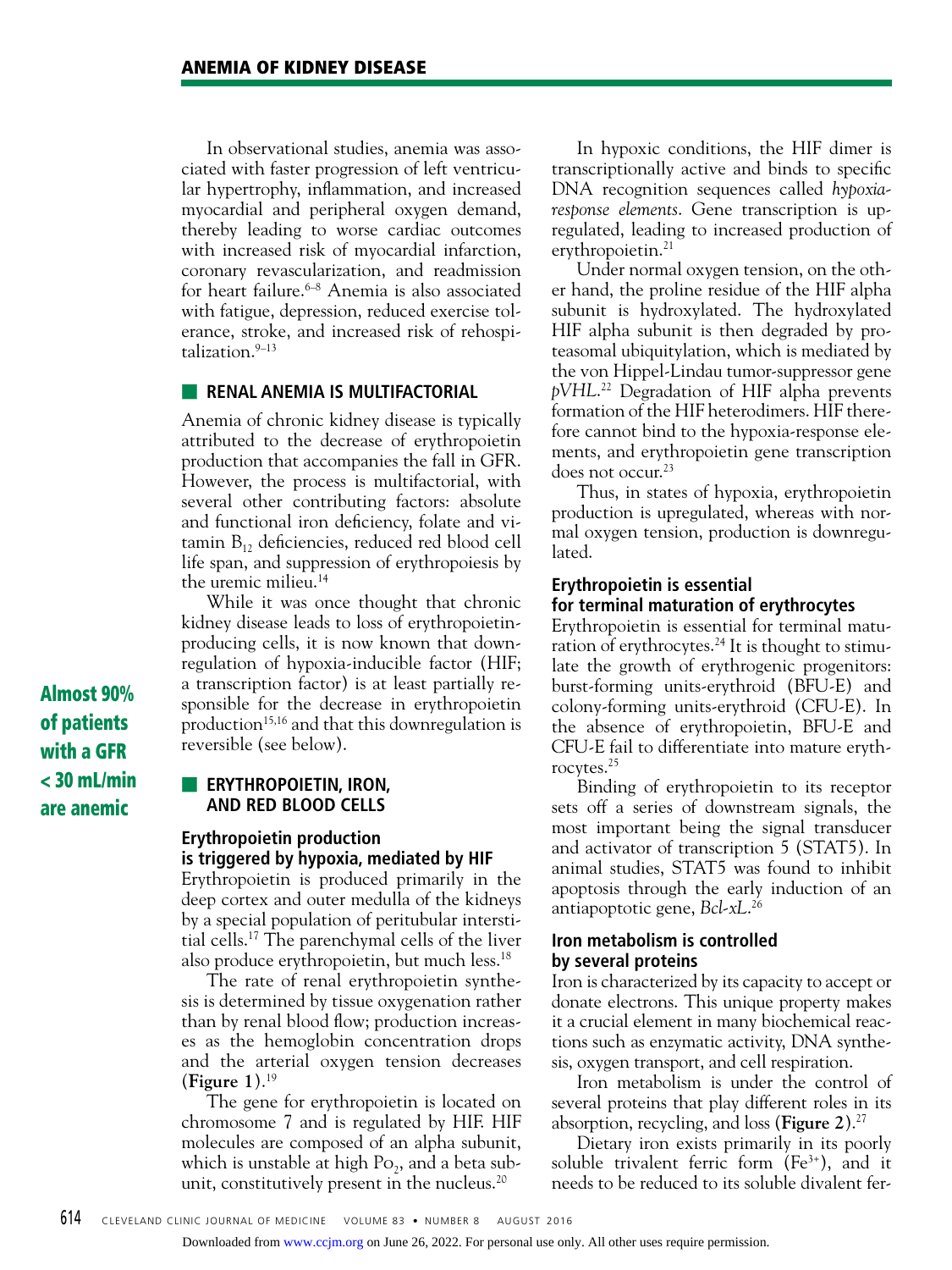

rous form  $(Fe^{2+})$  by ferric reductase to be absorbed. Ferrous iron is taken up at the apical side of enterocytes by a divalent metal transporter (DMT1) and is transported across the brush border.28

To enter the circulation, iron has to be transported across the basolateral membrane by a transporter called ferroportin.<sup>29</sup> Ferroportin is also found in placental syncitiotrophoblasts, where it transfers iron from mother to fetus, and in macrophages, where it allows recycling of iron scavenged from damaged cells back into the circulation.<sup>30</sup> Upon its release, the ferrous iron is oxidized to the ferric form and loaded onto transferrin. This oxidation process involves hephaestin, a homologue of the ferroxidase ceruloplasmin.<sup>31</sup>

In the plasma, iron is bound to transferrin, and under normal circumstances one-third

**FIGURE 1.** Medical Illustrator: Beth Halasz  $\bigcirc$  2016

of transferrin is saturated with iron.32 Transferrin receptors are present on most cells but are most dense on erythroid precursors. Each transferrin receptor can bind two transferrin molecules. After binding to transferrin, the transferrin receptor is endocytosed, and the iron is released into acidified vacuoles. The transferrin-receptor complex is then recycled to the surface.<sup>33</sup>

Ferritin is the cellular storage protein for iron, and it can store up to 4,500 atoms of iron within its spherical cavity. 34 The serum level of ferritin reflects overall storage, with 1 ng/ mL of ferritin indicating 10 mg of total iron stores.35 Ferritin is also an acute-phase reactant, and plasma levels can increase in inflammatory states such as infection or malignancy. As such, elevated ferritin does not necessarily indicate elevated iron stores.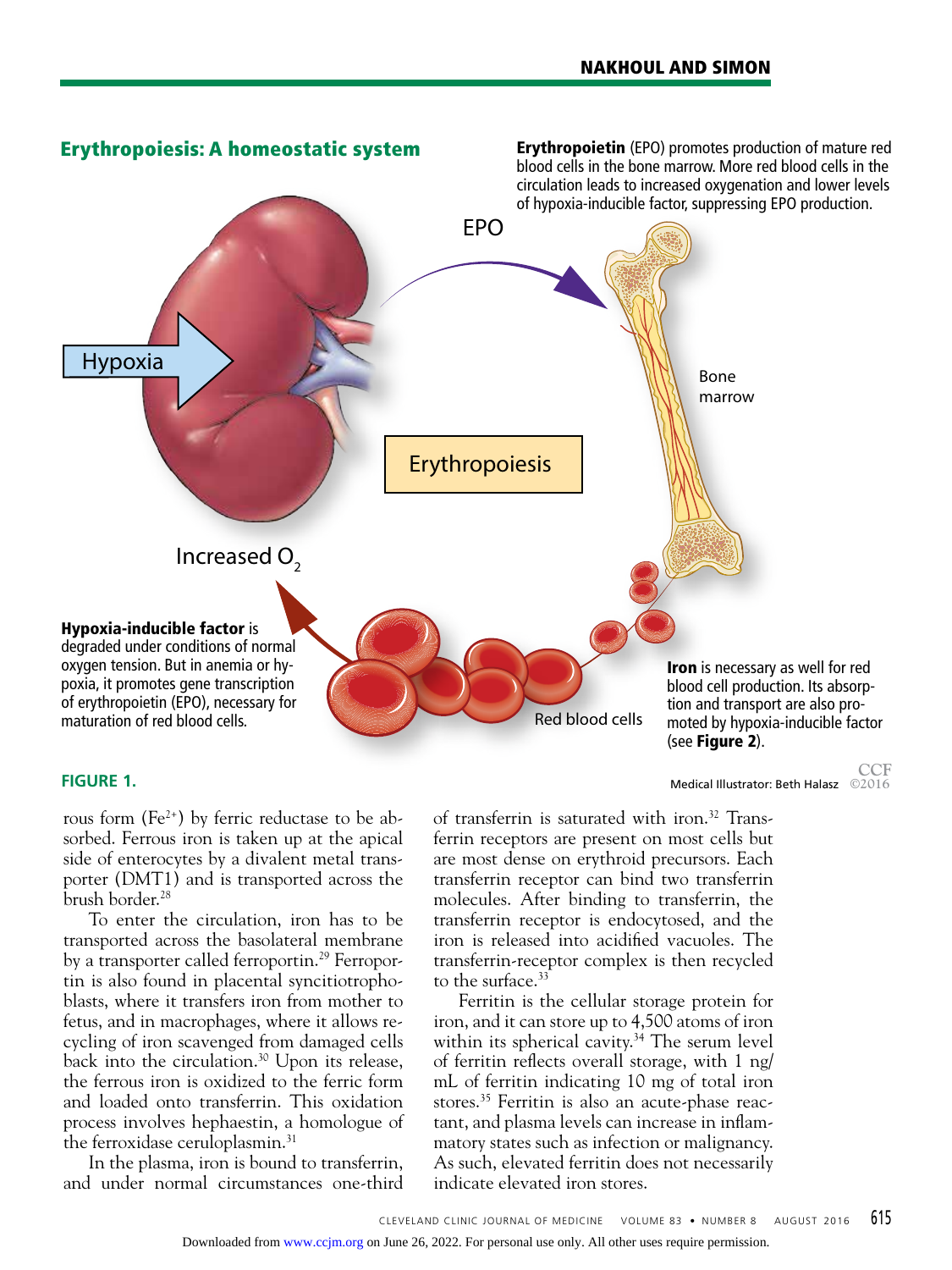

## inducible factor downregulation is partially responsible for the decrease in erythropoietin production

**FIGURE 2.** Iron absorption and metabolism is controlled by several proteins.  $DMT1 =$  divalent metal transporter 1; FPN = ferroportin; Hgb = hemoglobin; TF = transferrin, TFR = transferrin receptor

Iron is lost in sweat, shed skin cells, and sloughed intestinal mucosal cells. However, there is no specific mechanism of iron excretion from the human body. Thus, iron is mainly regulated at the level of intestinal absorption. The iron exporter ferroportin is upregulated by the amount of available iron and is degraded by hepcidin.36

Hepcidin is a small cysteine-rich cationic peptide that is primarily produced in the liver, with some minor production also occurring in the kidneys.37 Transcription of the gene encoding hepcidin is downregulated by anemia and hypoxia and upregulated by inflammation and elevated iron levels.38 Transcription of hepcidin leads to degradation of ferroportin and a decrease in intestinal iron absorption. On the other hand, anemia and hypoxia inhibit hepcidin transcription, which allows ferroportin to facilitate intestinal iron absorption.

#### **EXTREATMENT OF RENAL ANEMIA**

#### **Early enthusiasm for erythropoietin agents**

Androgens started to be used to treat anemia of end-stage renal disease in  $1970$ ,  $39,40$  and before the advent of recombinant human erythropoietin, they were a mainstay of nontransfusional therapy for anemic patients on dialysis.

The approval of recombinant human erythropoietin in 1989 drastically shifted the treatment of renal anemia. While the initial goal of treating anemia of chronic kidney disease with erythropoietin was to prevent blood transfusions,<sup>41</sup> subsequent studies showed that the benefits might be far greater. Indeed, an initial observational trial showed that erythropoiesis-stimulating agents (ESAs) were associated with improved quality of life, $42 \text{ im}$ proved neurocognitive function,<sup>43,44</sup> and even cost savings.45 The benefits also extended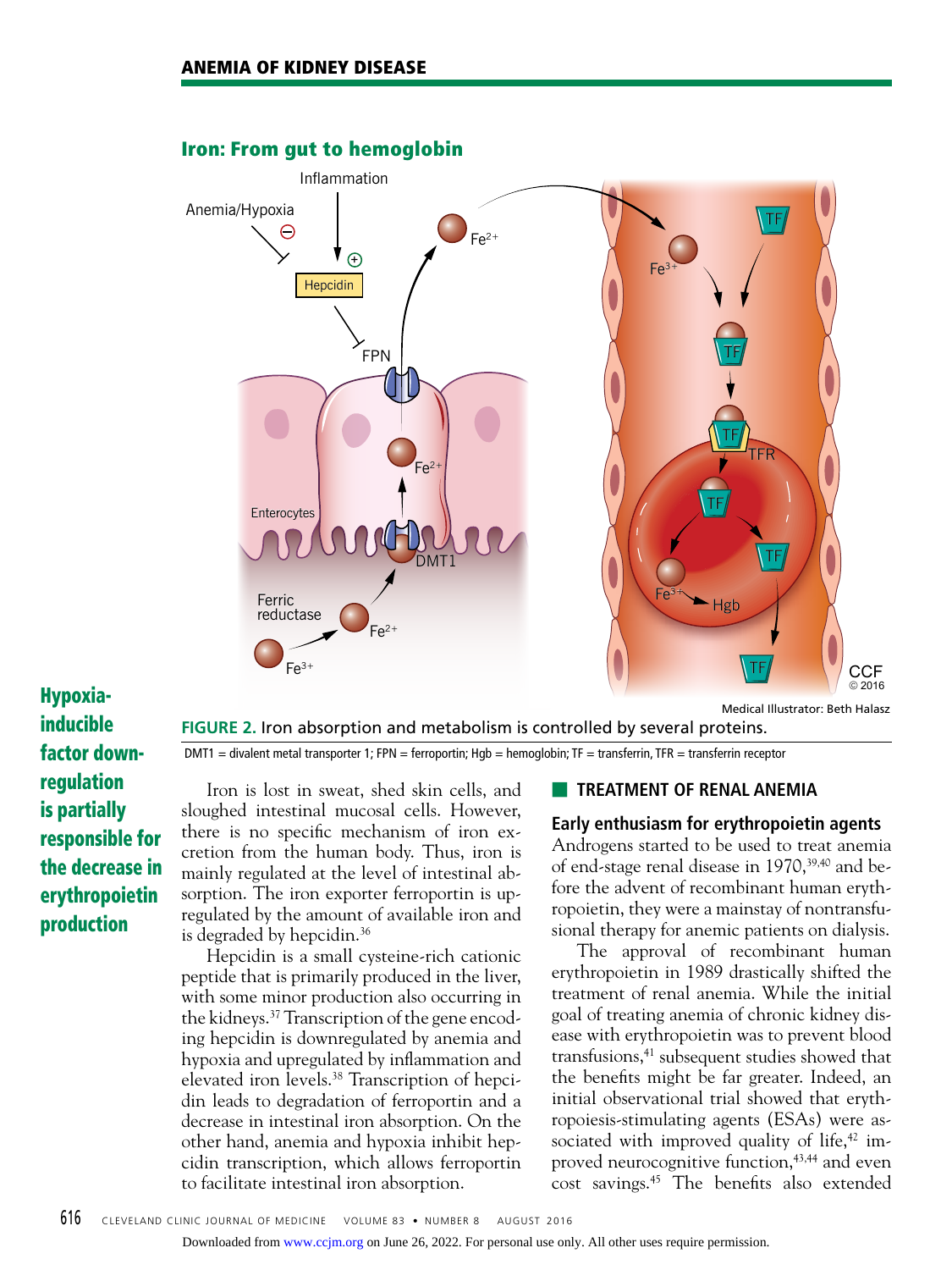#### **TABLE 1**

#### Four randomized controlled trials of hemoglobin-raising in chronic kidney disease

|                                                 | NHCT <sup>52</sup>                                                                                     | CHOIR <sup>53</sup>                                                                                        | <b>CREATE</b> <sup>54</sup>                                                     | TREAT <sup>55</sup>                                                                              |
|-------------------------------------------------|--------------------------------------------------------------------------------------------------------|------------------------------------------------------------------------------------------------------------|---------------------------------------------------------------------------------|--------------------------------------------------------------------------------------------------|
| <b>Population</b>                               | Patients with<br>chronic heart fail-<br>ure and end-stage<br>renal disease on<br>dialysis              | <b>Chronic kidney</b><br>disease                                                                           | <b>Chronic kidney</b><br>disease                                                | <b>Chronic kidney</b><br>disease with<br>diabetes                                                |
| <b>Hemoglobin</b><br>target                     | 10 vs 14 g/dL                                                                                          | 13.5 vs 11.3 g/dL                                                                                          | $>$ 13 vs 11 g/dL                                                               | $>$ 13 vs 9 g/dL                                                                                 |
| <b>Target achieved?</b>                         | <b>No</b>                                                                                              | <b>No</b>                                                                                                  | Yes                                                                             | <b>No</b>                                                                                        |
| <b>Primary</b><br>outcomes                      | Time to death or<br>first myocardial<br>infarction                                                     | Composite of<br>death, myocardial<br>infarction, hospital-<br>ization for chronic<br>heart failure, stroke | Time to first cardio-<br>vascular event                                         | Composite<br>of death or a<br>cardiovascular<br>event and death<br>or end-stage renal<br>disease |
| <b>Risks with</b><br>higher<br>hemoglobin level | <b>Trend toward</b><br>increased risk of<br>primary outcome<br>resulted in early<br>study interruption | Increased risk of<br>primary outcome                                                                       | <b>Trend toward risk</b><br>increase that was<br>nonsignificant: no<br>benefits | No risk increase or<br>reduction                                                                 |
| <b>Other results</b>                            | Higher rate of<br>thrombosis in<br>high-target group                                                   |                                                                                                            | Improved quality<br>of life                                                     | Higher rate of<br>stroke                                                                         |

NHCT = Normal Hematocrit Study,<sup>52</sup> CHOIR = Correction of Hemoglobin and Outcomes in Renal Insufficiency trial,<sup>53</sup> CREATE = Cardiovascular Risk Reduction by Early Anemia Treatment trial,<sup>54</sup> TREAT = Trial to Reduce Cardiovascular Events With Aranesp Therapy<sup>55</sup>

to major outcomes such as regression of left ventricular hypertrophy,<sup>46</sup> improvement in New York Heart Association class and cardiac function,<sup>47</sup> fewer hospitalizations,<sup>48</sup> and even reduction of cardiovascular mortality rates.<sup>49</sup>

As a result, ESA use gained popularity, and by 2006 an estimated 90% of dialysis patients were receiving these agents.<sup>50</sup> The target and achieved hemoglobin levels also increased, with mean hemoglobin levels in hemodialysis patients being raised from 9.7 to 12  $g/dL$ .<sup>51</sup>

#### **Disappointing results in clinical trials of ESAs to normalize hemoglobin**

To prospectively study the effects of normalized hemoglobin targets, four randomized controlled trials were conducted (**Table 1**):

• The Normal Hematocrit Study (NHCT)<sup>52</sup>

- The Correction of Hemoglobin and Outcomes in Renal Insufficiency (CHOIR) trial<sup>53</sup>
- The Cardiovascular Risk Reduction by Early Anemia Treatment (CREATE) trial<sup>54</sup>
	- The Trial to Reduce Cardiovascular Events With Aranesp Therapy (TREAT).<sup>55</sup>

These trials randomized patients to either higher "normal-range" hemoglobin targets or to lower target hemoglobin levels.

Their findings were disappointing and raised several red flags about excessive use of ESAs. The trials found no benefit in higher hemoglobin targets, and in fact, some of them demonstrated harm in patients randomized to higher targets. Notably, higher hemoglobin targets were associated with significant side effects such as access-site thrombosis,<sup>52</sup> strokes,<sup>55</sup> and

Erythropoietin production is upregulated in hypoxia but downregulated in normal oxygen tension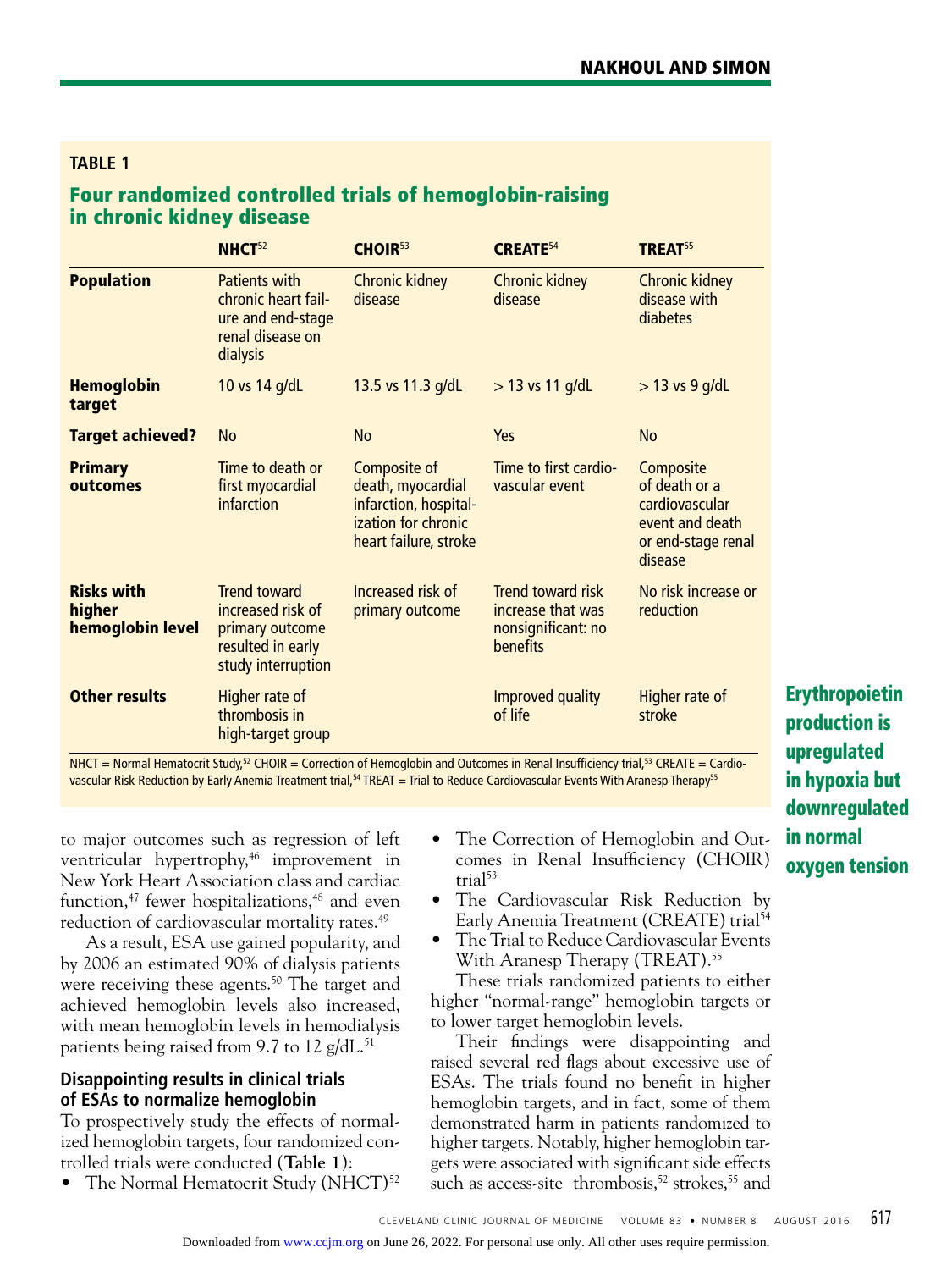possibly cardiovascular events.54,55 Only the CREATE trial was able to demonstrate a quality-of-life benefit for the high-target group.<sup>54</sup>

It remains unclear whether these adverse events were from the therapy itself or from an increased morbidity burden in the treated patients. Erythropoietin use is associated with hypertension,<sup>56</sup> thought to be related to endothelin-mediated vasoconstriction.57 In our experience, this is most evident when hemoglobin levels are normalized with ESA therapy. Cycling of erythropoietin levels between extreme levels can lead to vascular remodeling, which may also be related to its cardiovascular effects.<sup>57</sup>

A noticeable finding in several of these trials was that patients failed to achieve the higher hemoglobin target despite the use of very high doses of ESA. Reanalysis of data from the CHOIR and CREATE trials showed that the patients who had worse outcomes were more likely to have required very high doses without achieving their target hemoglobin.58,59 Indeed, patients who achieved the higher target hemoglobin levels, usually at lower ESA doses, had better outcomes. This suggested that the need for a higher dose was associated with poorer outcomes, either as a marker of comorbidity or due to yet undocumented side effects of such high doses.

Before attributing anemia to chronic kidney disease, evaluate for a reversible process

#### **General approach to therapy**

Before attributing anemia to chronic kidney disease, a thorough evaluation should be conducted to look for any reversible process that could be contributing to the anemia.

The causes of anemia are numerous and beyond the scope of this review. However, among the common causes of anemia in chronic kidney disease are deficiencies of iron, vitamin  $B_{12}$ , and folate. Therefore, guidelines recommend checking iron, vitamin  $B_{12}$ , and folate levels in the initial evaluation of anemia.<sup>60</sup>

Iron deficiency in particular is very common in chronic kidney disease patients and is present in nearly all dialysis patients.<sup>61</sup> Hemodialysis patients are estimated to lose 1 to 3 g of iron per year as a result of blood loss in the dialysis circuit and increased iron utilization secondary to ESA therapy. $62$ 

However, in contrast to the general population, in which the upper limits of normal for

iron indices are well defined, high serum ferritin levels appear to be poorly predictive of hemoglobin responsiveness in dialysis patients.<sup>63,64</sup> Thus, the cutoffs that define iron responsiveness are much higher than standard definitions for iron deficiency.65,66 The Dialysis Patients' Response to IV Iron With Elevated Ferritin (DRIVE) study showed that dialysis patients benefit from intravenous iron therapy even if their ferritin is as high as 1,200 ng/mL, provided their transferrin saturation is below 30%.67

Of note, erythropoietin levels cannot be used to distinguish renal anemia from other causes of anemia. Indeed, patients with renal failure may have "relative erythropoietin deficiency," ie, "normal" erythropoietin levels that are actually too low in view of the degree of anemia.68,69 In addition to the decreased production capacity by the kidney, there appears to be a component of resistance to the action of erythropoietin in the bone marrow.

For these reasons, there is no erythropoietin level that can be considered "inadequate" or defining of renal anemia. Thus, measuring erythropoietin levels is not routinely recommended in the evaluation of renal anemia.

#### **Two ESA preparations**

The two ESAs that have traditionally been used in the treatment of renal anemia are recombinant human erythropoietin and darbepoietin alfa. They appear to be equivalent in terms of safety and efficacy.70 However, darbepoietin alfa has more sialic acid molecules, giving it a higher potency and longer half-life and allowing for less-frequent injections.<sup> $71,72$ </sup>

In nondialysis patients, recombinant human erythropoietin is typically given every 1 to 2 weeks, whereas darbepoietin alfa can be given every 2 to 4 weeks. In dialysis patients, recombinant human erythropoietin is typically given 3 times per week with every dialysis treatment, while darbepoietin alfa is given once a week.

#### **Target hemoglobin levels: ≤ 11.5 g/dL**

In light of the four trials described in **Table 1**, the international Kidney Disease: Improving Global Outcomes (KDIGO) guidelines $\omega$  recommend the following (**Table 2**):

**For patients with chronic kidney disease**

Downloaded from [www.ccjm.org](http://www.ccjm.org/) on June 26, 2022. For personal use only. All other uses require permission.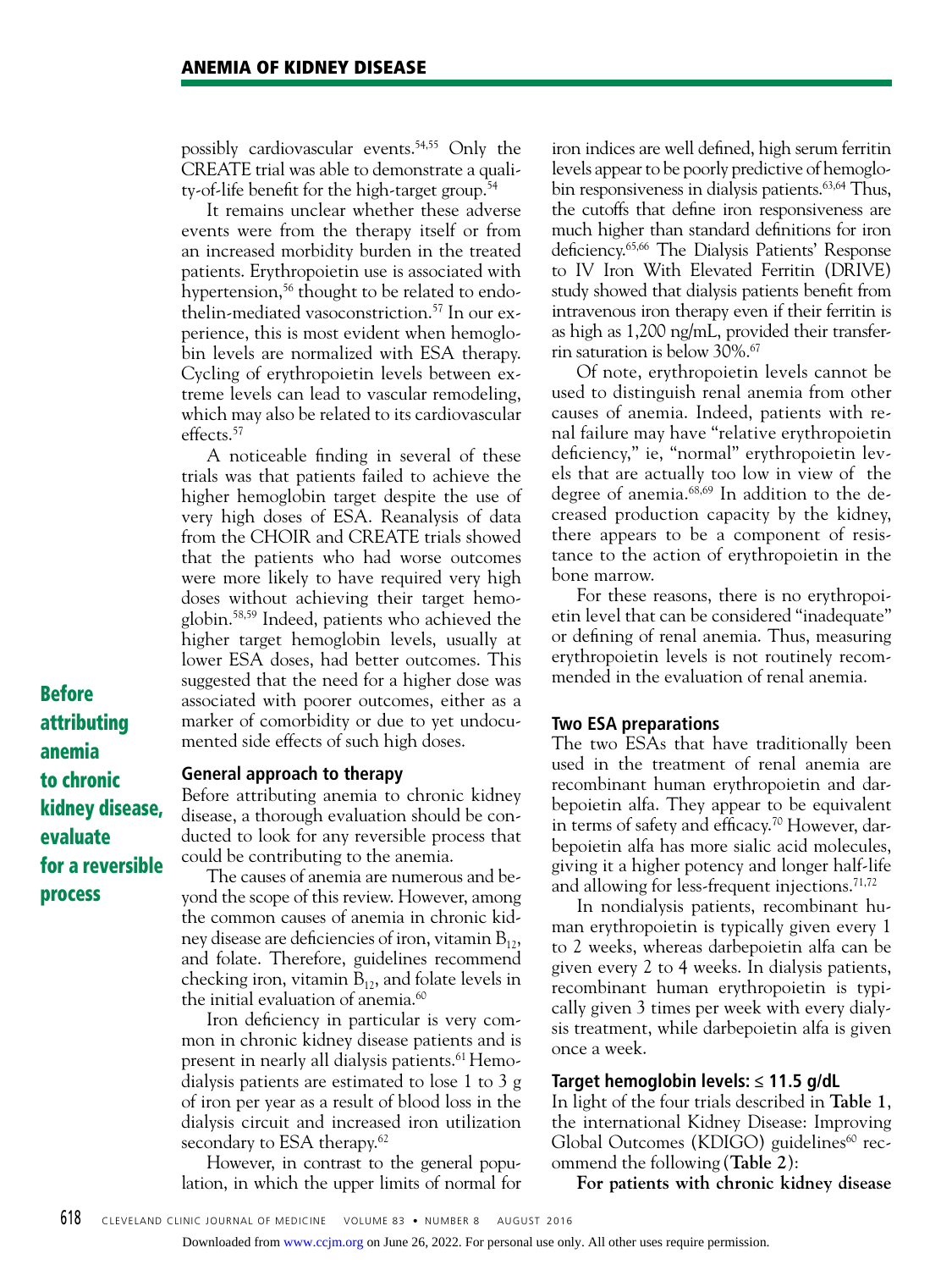| <b>TABLE 2</b>                            |                             |                           |                                         |  |  |  |  |
|-------------------------------------------|-----------------------------|---------------------------|-----------------------------------------|--|--|--|--|
| <b>Target hemoglobin and iron indices</b> |                             |                           |                                         |  |  |  |  |
|                                           | <b>Target</b><br>hemoglobin | <b>Target</b><br>ferritin | <b>Target transferrin</b><br>saturation |  |  |  |  |
| <b>Chronic kidney disease</b>             | $> 10$ g/dL                 | $> 100$ ng/mL             | $> 20\%$                                |  |  |  |  |
| <b>End-stage renal disease</b>            | 10-11.5 g/dL                | 200-1,200 ng/mL           | $30\% - 50\%$                           |  |  |  |  |

Based on information in KDIGO Clinical Practice Guideline for Anemia in Chronic Kidney Disease. Kidney Int Suppl 2012; 2:279–335.

**who are not on dialysis,** ESA therapy should not be initiated if the hemoglobin level is higher than 10 g/dL. If the hemoglobin level is lower than 10 g/dL, ESA therapy can be initiated, but the decision needs to be individualized based on the rate of fall of hemoglobin concentration, prior response to iron therapy, the risk of needing a transfusion, the risks related to ESA therapy, and the presence of symptoms attributable to anemia.

**For patients on dialysis,** ESA therapy should be used when the hemoglobin level is between 9 and 10 g/dL to avoid having the hemoglobin fall below 9 g/dL.

**In all adult patients,** ESAs should not be used to intentionally increase the hemoglobin level above 13 g/dL but rather to maintain levels no higher than 11.5 g/dL. This target is based on the observation that adverse outcomes were associated with ESA use with hemoglobin targets higher than 13 g/dL (**Table 1**).

#### **Target iron levels**

Regarding iron stores, the guidelines recommend the following:

**For adult patients with chronic kidney disease who are not on dialysis,** iron should be given to keep transferrin saturation above 20% and ferritin above 100 ng/mL. Transferrin saturation should not exceed 30%, and ferritin levels should not exceed 500 ng/mL.

**For adult patients on dialysis,** iron should be given to maintain transferrin saturation above 30% and ferritin above 200 ng/mL.

The upper limits of ferritin and transferrin saturation are somewhat controversial, as the safety of intentionally maintaining respective levels greater than 30% and 500 ng/mL has been studied in very few patients. Transferrin saturation should in general not exceed 50%.

High ferritin levels are associated with higher death rates, but whether elevation of ferritin levels is a marker of excessive iron administration rather than a nonspecific acutephase reactant is not clear. The 2006 guidelines $60$  cited upper ferritin limits of 500 to 800 ng/mL. However, the more recent DRIVE trial<sup>67</sup> showed that patients with ferritin levels of 500 to 1,200 ng/mL will respond to intravenous administration of iron with an increase in their hemoglobin levels. This has led many clinicians to adopt a higher ferritin limit of 1,200 ng/mL.

Hemosiderosis, or excess iron deposition, was a known consequence of frequent transfusions in patients with end-stage renal disease before ESA therapy was available. However, there have been no documented cases of clinical iron overload from iron therapy using current guidelines.73

These algorithms are nuanced, and the benefit of giving intravenous iron should always be weighed against the risks of shortterm acute toxicity and infection. Treatment of renal anemia not only requires in-depth knowledge of the topic, but also familiarity with the patient's specific situation. As such, it is not recommended that clinicians unfamiliar with the treatment of renal anemia manage its treatment.

#### ■ **PARTICULAR CIRCUMSTANCES**

#### **Inflammation and ESA resistance**

While ESAs are effective in treating anemia in many cases, in many patients the anemia fails to respond. This is of particular importance, since ESA hyporesponsiveness has been found to be a powerful predictor of cardiovascular events and death.74 It is unclear,

Measuring erythropoietin is not routine in the evaluation of renal anemia

Downloaded from [www.ccjm.org](http://www.ccjm.org/) on June 26, 2022. For personal use only. All other uses require permission.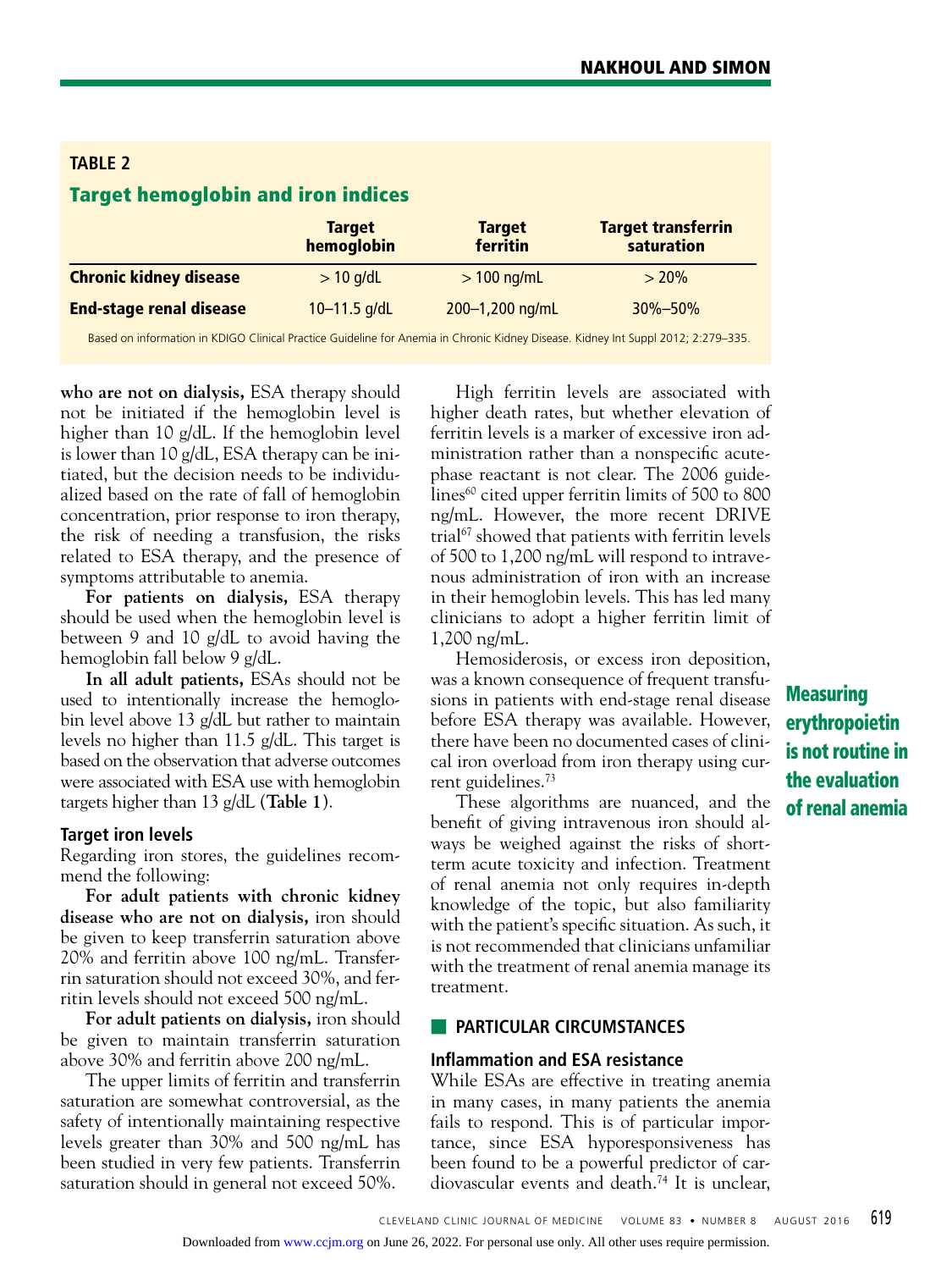however, whether high doses of ESA are inherently toxic or whether hyporesponsiveness is a marker of adverse outcomes related to comorbidities.

KDIGO defines initial hyporesponsiveness as having no increase in hemoglobin concentration after the first month of appropriate weight-based dosing, and acquired hyporesponsiveness as requiring two increases in ESA doses up to 50% beyond the dose at which the patient had originally been stable. $60$ Identifying ESA hyporesponsiveness should lead to an intensive search for potentially correctable factors.

The two major factors accounting for the state of hyporesponsiveness are inflammation and iron deficiency.75,76

**The upper limits** likely account for the observed lower response **Inflammation.** High C-reactive protein levels have been shown to predict resistance to erythropoietin in dialysis patients.77 The release of cytokines such as tumor necrosis factor alpha, interleukin 1, and interferon gamma has an inhibitory effect on erythropoiesis.78 Additionally, inflammation can alter the response to ESAs by disrupting the metabolism of iron<sup>79</sup> through the release of hepcidin, as previously discussed.<sup>38</sup> These reasons to ESAs in the setting of acute illness and explain why ESAs are not recommended for correcting acute anemia.80

of ferritin and transferrin saturation are controversial

**Iron deficiency** also can blunt the response to ESAs. Large amounts of iron are needed for effective erythropoietic bursts. As such, iron supplementation is now a recognized treatment of renal anemia.<sup>81</sup>

**Other factors** associated with hyporesponsiveness include chronic occult blood loss, aluminum toxicity, cobalamin or folate deficiencies, testosterone deficiency, inadequate dialysis, hyperparathyroidism, and superimposed primary bone marrow disease, $82,83$  and these should be addressed in patients whose anemia does not respond as expected to ESA therapy. A summary of the main causes of ESA hyporesponsiveness, their reversibility, and recommended treatments is presented in **Table 3**.

**Antibody-mediated pure red-cell aplasia.** Rarely, patients receiving ESA therapy develop antibodies that neutralize both the ESA and endogenous erythropoietin. The resulting syndrome, called antibody-mediated pure red-cell aplasia, is characterized by the sudden development of severe transfusiondependent anemia. This has historically been connected to epoetin beta, a formulation not in use in the United States. However, cases have been documented with epoetin alfa and darbepoetin. The incidence rate is low with subcutaneous ESA use, estimated at 0.5 cases per 10,000 patient-years<sup>84</sup> and anecdotal with intravenous ESA.85 The definitive diagnosis requires demonstration of neutralizing antibodies against erythropoietin. Parvovirus infection should be excluded as an alternative cause of pure redcell aplasia.

#### **EXEMPLE ANEMIA IN CANCER PATIENTS**

ESAs are effective in raising hemoglobin levels and reducing transfusion requirements in patients with chemotherapy-induced anemia.86 However, there are data linking the use of ESAs to shortened survival in patients who have a variety of solid tumors.<sup>87</sup>

Several mechanisms have been proposed to explain this rapid disease progression, most notably acceleration in tumor growth<sup>88–90</sup> by stimulation of erythropoietin receptors on the surface of the tumor cells, leading to increased tumor angiogenesis.<sup>91,92</sup>

For these reasons, treatment of renal anemia in the setting of active malignancy should be referred to an oncologist.

#### ■ **NOVEL TREATMENTS**

Several new agents for treating renal anemia are currently under review.

#### **Continuous erythropoiesis receptor activator**

Continuous erythropoiesis receptor activator is a pegylated form of recombinant human erythropoietin that has the ability to repeatedly activate the erythropoietin receptor. It appears to be similar to the other forms of erythropoietin in terms of safety and efficacy in both end-stage renal disease<sup>93</sup> and chronic kidney disease.<sup>94</sup> It has the advantage of an extended serum halflife, which allows for longer dosing intervals, ie, every 2 weeks. Its use is currently gaining popularity in the dialysis community.

#### **HIF stabilizers**

Our growing understanding of the physiology of erythropoietin offers new potential treat-

Downloaded from [www.ccjm.org](http://www.ccjm.org/) on June 26, 2022. For personal use only. All other uses require permission.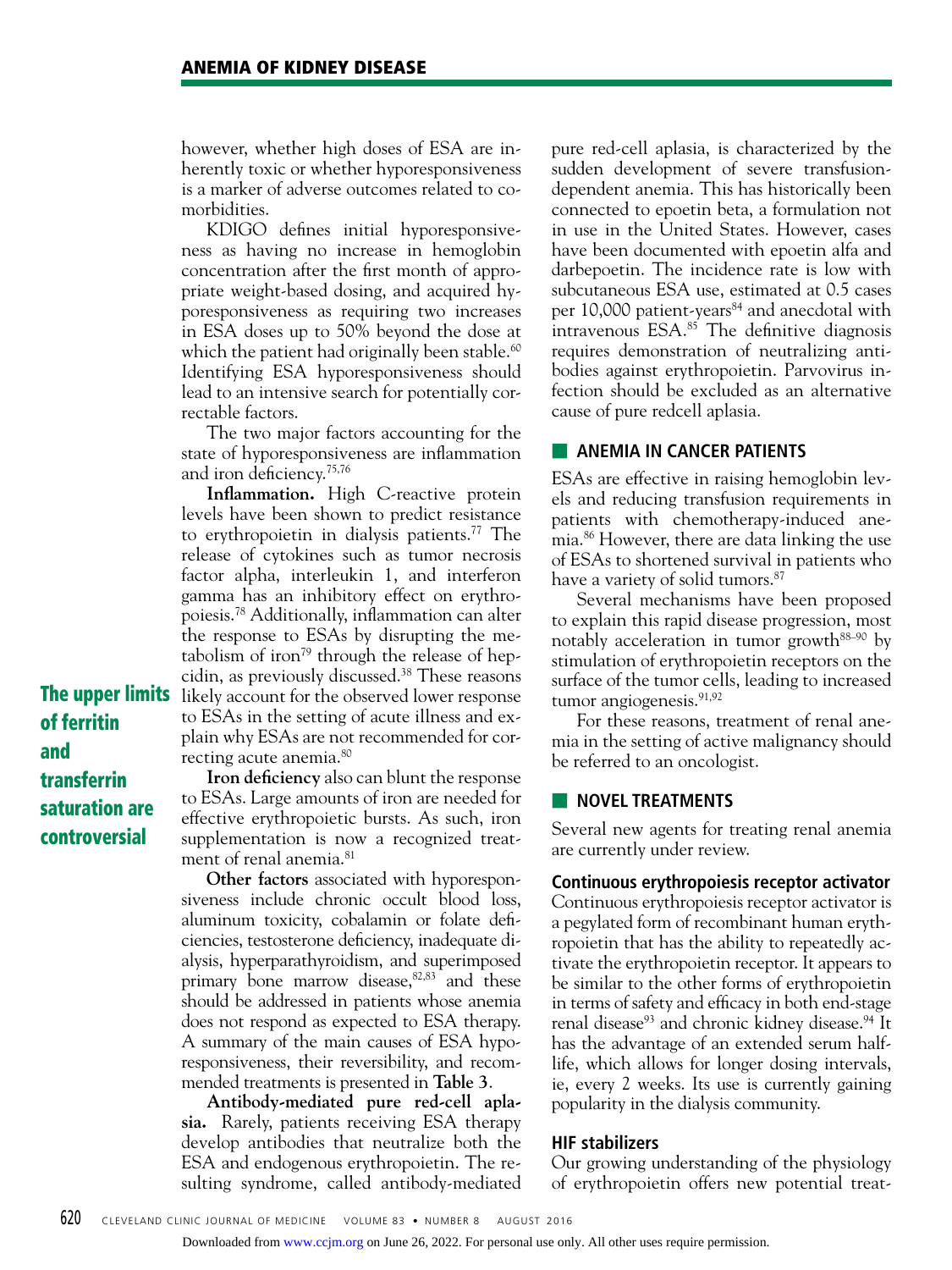#### **TABLE 3**

#### Erythropoiesis-stimulating agent hyporesponsiveness: A practical approach

| <b>Test</b>                                 | <b>Course of action</b>                                                                                                                                                                                                       |  |
|---------------------------------------------|-------------------------------------------------------------------------------------------------------------------------------------------------------------------------------------------------------------------------------|--|
|                                             |                                                                                                                                                                                                                               |  |
| <b>Iron studies</b>                         | If low, replenish                                                                                                                                                                                                             |  |
| Vitamin $B_{12}$ level                      | If low, replenish                                                                                                                                                                                                             |  |
| <b>Folate level</b>                         | If low, replenish                                                                                                                                                                                                             |  |
| Thyroid-stimulating hormone level           | Manage hypothyroidism                                                                                                                                                                                                         |  |
| <b>ACEi or ARB level</b>                    | <b>Stop ACEi or ARB</b>                                                                                                                                                                                                       |  |
|                                             |                                                                                                                                                                                                                               |  |
|                                             |                                                                                                                                                                                                                               |  |
| Serum C-reactive protein level              | If elevated, check for and treat infection<br>or inflammation                                                                                                                                                                 |  |
| Parathyroid hormone level                   | Manage hyperparathyroidism                                                                                                                                                                                                    |  |
| Kt/V                                        | Improve dialysis efficiency                                                                                                                                                                                                   |  |
|                                             |                                                                                                                                                                                                                               |  |
| Reticulocyte count<br>(look for high value) | Endoscopy, colonoscopy, hemolysis screen                                                                                                                                                                                      |  |
| Reticulocyte count<br>(look for low value)  | Check anti-ESA antibodies, parvovirus poly-<br>merase chain reaction, consider bone marrow<br>biopsy                                                                                                                          |  |
|                                             |                                                                                                                                                                                                                               |  |
| Serum protein electrophoresis               | Hematology referral                                                                                                                                                                                                           |  |
| <b>Bone marrow biopsy</b>                   | Hematology referral                                                                                                                                                                                                           |  |
|                                             | the second contract of the contract of the second contract of the contract of the contract of the contract of the contract of the contract of the contract of the contract of the contract of the contract of the contract of |  |

 $ACEi$  = angiotensin-converting enzyme inhibitor,  $ARB$  = angiotensin II receptor blocker, Kt/V = dialyzer clearance of urea times dialysis time, divided by volume of distribution of urea

ment targets. As previously described, production of erythropoietin is stimulated by HIFs. In order to be degraded, these HIFs are hydroxylated at their proline residues by a prolyl hydroxylase. A new category of drugs called prolyl-hydroxylase inhibitors (PDIs) offers the advantage of stabilizing the HIFs, leading to an increase in erythropoietin production.

In phase 1 and 2 clinical trials, these agents have been shown to increase hemoglobin in both end-stage renal disease and chronic kidney disease patients<sup>15,16</sup> but not in anephric patients, demonstrating a renal source of the erythropoietin production even in nonfunctioning kidneys. The study of one PDI agent (FG 2216) was halted temporarily after a report of death from fulminant hepatitis, but the other (FG 4592) continues to be studied in a phase 2 clinical trial.95,96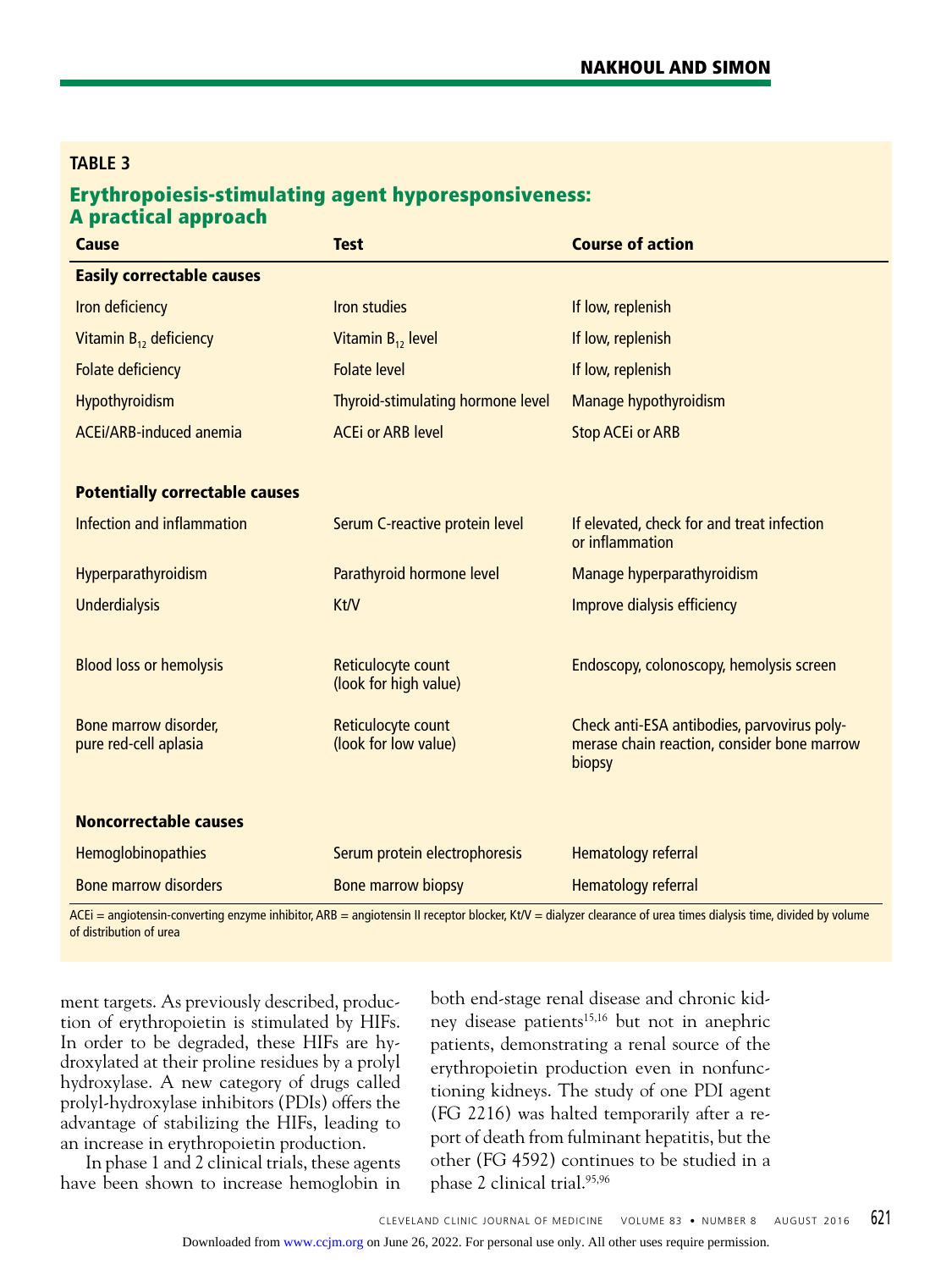#### ■ **TAKE-HOME POINTS**

- Anemia of renal disease is a common condition that is mainly caused by a decrease in erythropoietin production by the kidneys.
- While anemia of renal disease can be corrected with ESAs, it is necessary to investigate and rule out underlying treatable conditions such as iron or vitamin deficiencies before giving an ESA.
- Anemia of renal disease is associated with significant morbidity such as increased risk of left ventricular hypertrophy, myocardial infarction, and heart failure, and has been described as an all-cause mortality multiplier.
- Unfortunately, the only undisputed benefit of treatment to date remains the avoidance of blood transfusions. Further-

#### ■ **REFERENCES**

- 1. **World Health Organization (WHO)**. Nutritional anaemias: report of a WHO scientific group. Geneva, Switzerland: World Health Organization, 1968.
- 2. **Hsu CY, McCulloch CE, Curhan GC, et al**. Epidemiology of anemia associated with chronic renal insufficiency among adults in the United States: results from the Third National Health and Nutrition Examination Survey. J Am Soc Nephrol 2002; 13:504–510.
- 3. **Radtke HW, Claussner A, Erbes PM, Scheuermann EH, Schoeppe W, Koch KM**. Serum erythropoetin concentration in chronic renal failure: relationship to degree of anemia and excretory renal function. Blood 1979; 54:877–884.
- 4. **Kazmi WH, Kausz AT, Khan S, et al**. Anemia: an early complication of chronic renal insufficiency. Am J Kidney Dis 2001; 38:803–812.
- 5. **United States Renal Data System**. Chapter 3. Morbidity & mortality in patients with CKD. www.usrds.org/2012/view/v1\_03.aspx. Accessed June 9, 2016.
- 6. **Horwich TB, Fonarow GC, Hamilton MA, MacLellan WR, Borenstein J**. Anemia is associated with worse symptoms, greater impairment in functional capacity and a significant increase in mortality in patients with advanced heart failure. J Am Coll Cardiol 2002; 39:1780–1786.
- 7. **Mark DB, Felker GM**. B-type natriuretic peptide: a biomarker for all seasons? N Engl J Med 2004; 350:718–720.
- 8. **Walker AM, Schneider G, Yeaw J, Nordstrom B, Robbins S, Pettitt D**. Anemia as a predictor of cardiovascular events in patients with elevated serum creatinine. J Am Soc Nephrol 2006; 17:2293–2298.
- 9. **Abramson JL, Jurkovitz CT, Vaccarino V, Weintraub WS, McClellan W**. Chronic kidney disease, anemia, and incident stroke in a middleaged, community-based population: the ARIC Study. Kidney Int 2003; 64:610–615.
- 10. **Sarnak MJ, Tighiouart H, Manjunath G, et al**. Anemia as a risk factor for cardiovascular disease in the Atherosclerosis Risk in Communities (ARIC) study. J Am Coll Cardiol 2002; 40:27–33.
- 11. **McClellan WM, Flanders WD, Langston RD, Jurkovitz C, Presley R**. Anemia and renal insufficiency are independent risk factors for death among patients with congestive heart failure admitted to community hospitals: a population-based study. J Am Soc Nephrol 2002; 13:1928–1936.
- 12. **Xia H, Ebben J, Ma JZ, Collins AJ**. Hematocrit levels and hospitalization risks in hemodialysis patients. J Am Soc Nephrol 1999; 10:1309–1316.

more, the large randomized controlled trials that looked at the benefits of ESA have shown that their use can be associated with increased risk of cardiovascular events. Therefore, use of an ESA in endstage renal disease should never target a normal hemoglobin levels but rather aim for a hemoglobin level of no more than  $11.5$  g/dL.

- Use of an ESA in chronic kidney disease should be individualized and is not recommended to be started unless the hemoglobin level is less than 10 g/dL.
- Several newer agents for renal anemia are currently under review. A pegylated form of recombinant human erythropoietin has an extended half-life, and a new and promising category of drugs called HIF stabilizers is currently under study.
- 13. **Collins AJ, Li S, St Peter W, et al**. Death, hospitalization, and economic associations among incident hemodialysis patients with hematocrit values of 36 to 39%. J Am Soc Nephrol 2001; 12:2465–2473.
- 14. **Agarwal AK**. Practical approach to the diagnosis and treatment of anemia associated with CKD in elderly. J Am Med Dir Assoc 2006; 7(suppl 9):S7–S12.
- 15. **Bernhardt WM, Wiesener MS, Scigalla P, et al**. Inhibition of prolyl hydroxylases increases erythropoietin production in ESRD. J Am Soc Nephrol 2010; 21:2151–2156.
- 16. **Provenzano R, Fadda G, Bernardo M, et al**. FG-2216, a novel oral HIF-PHI, stimulates erythropoiesis and increases hemoglobin concentration in patients with non-dialysis CKD. Am J Kidney Dis 2008; 51:B80.
- 17. **Maxwell PH, Osmond MK, Pugh CW, et al**. Identification of the renal erythropoietin-producing cells using transgenic mice. Kidney Int 1993; 44:1149–1162.
- 18. **Maxwell PH, Ferguson DJ, Nicholls LG, et al**. Sites of erythropoietin production. Kidney Int 1997; 51:393–401.
- 19. **Jelkmann W**. Erythropoeitin: structure, control of production and function. Physiol Rev 1992; 72:449–489.
- 20. **Wang GL, Jiang BH, Rue EA, Semenza GL**. Hypoxia-inducible factor 1 is a basic-helix-loop-helix-PAS heterodimer regulated by cellular O2 tension. Proc Natl Acad Sci USA 1995; 92:5510–5514.
- 21. **Wang GL, Semenza GL**. Purification and characterization of hypoxiainducible factor 1. J Biol Chem 1995; 270:1230–1237.
- 22. **Maxwell PH, Wiesener MS, Chang GW, et al**. The tumour suppressor protein VHL targets hypoxia-inducible factors for oxygen-dependent proteolysis. Nature 1999; 399:271–275.
- 23. **Salceda S, Caro J**. Hypoxia-inducible factor 1alpha protein is rapidly degraded by the ubiquitin-proteasome system under normoxic conditions. Its stabilization by hypoxia depends on redox-induced changes. J Biol Chem 1997; 272:22642–22647.
- 24. **Malik J, Kim AR, Tyre KA, Cherukuri AR, Palis J**. Erythropoietin critically regulates the terminal maturation of murine and human primitive erythroblasts. Haematologica 2013; 98:1778–1787.
- 25. **Wu H, Liu X, Jaenisch R, Lodish HF**. Generation of committed erythroid BFU-E and CFU-E progenitors does not require erythropoietin or the erythropoietin receptor. Cell 1995; 83:59–67.
- 26. **Socolovsky M, Nam H, Fleming MD, Haase VH, Brugnara C, Lodish HF**. Ineffective erythropoiesis in Stat5a(-/-)5b(-/-) mice due to decreased survival of early erythroblasts. Blood 2001; 98:3261–3273.
- 27. **Papanikolaou G, Pantopoulos K**. Iron metabolism and toxicity. Toxi-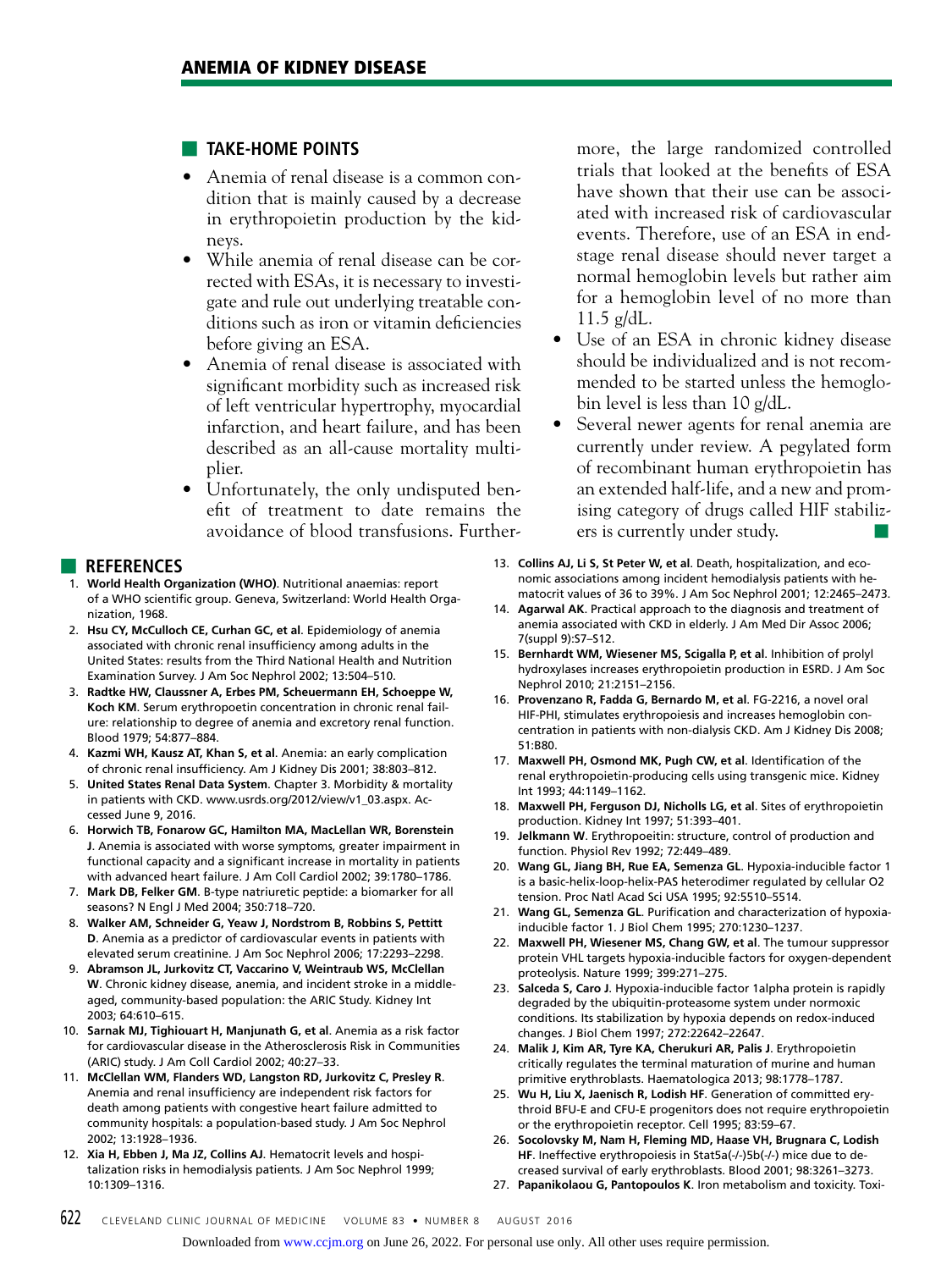col Appl Pharmacol 2005; 202:199–211.

- 28. **Conrad ME, Umbreit JN**. Pathways of iron absorption. Blood Cells Mol Dis 2002; 29:336–355.
- 29. **Frazer DM, Anderson GJ**. The orchestration of body iron intake: how and where do enterocytes receive their cues? Blood Cells Moll Dis 2003; 30:288–297.
- 30. **Donovan A, Lima CA, Pinkus JL, et al**. The iron exporter ferroportin/Slc40a1 is essential for iron homeostasis. Cell Metab 2005; 1:191–200.
- 31. **Vulpe CD, Kuo YM, Murphy TL, et al**. Hephaestin, a ceruloplasmin homologue implicated in intestinal iron transport, is defective in the sla mouse. Nat Genet 1999; 21:195–199.
- 32. **Bothwell TH**. Overview and mechanisms of iron regulation. Nutr Rev 1995: 53:237–245.
- 33. **Kawabata H, Nakamaki T, Ikonomi P, Smith RD, Germain RS, Koeffler HP**. Expression of transferrin receptor 2 in normal and neoplastic hematopoietic cells. Blood 2001; 98:2714–2719.
- 34. **Arosio P, Levi S**. Cytosolic and mitochondrial ferritins in the regulation of cellular iron homeostasis and oxidative damage. Biochim Biophys Acta 2010; 1800:783–792.
- 35. **Finch CA, Bellotti V, Stray S, et al**. Plasma ferritin determination as a diagnostic tool. West J Med 1986; 145:657–663.
- 36. **Delaby C, Pilard N, Goncalves AS, Beaumont C, Canonne-Hergaux F**. Presence of the iron exporter ferroportin at the plasma membrane of macrophages is enhanced by iron loading and down-regulated by hepcidin. Blood 2005; 106:3979–3984.
- 37. **Ganz T**. Hepcidin, a key regulator of iron metabolism and mediator of anemia of inflammation. Blood 2003; 102:783–788.
- 38. **Nicolas G, Chauvet C, Viatte L, et al**. The gene encoding the iron regulatory peptide hepcidin is regulated by anemia, hypoxia, and inflammation. J Clin Invest 2002; 110:1037–1044.
- 39. **DeGowin RL, Lavender AR, Forland M, Charleston D, Gottschalk A**. Erythropoiesis and erythropoietin in patients with chronic renal failure treated with hemodialysis and testosterone. Ann Intern Med 1970; 72:913–918.
- 40. **Richardson JR Jr, Weinstein MB**. Erythropoietic response of dialyzed patients to testosterone administration. Ann Intern Med 1970; 73:403–407
- 41. **Eschbach JW, Abdulhadi MH, Browne JK, et al**. Recombinant human erythropoietin in anemic patients with end-stage renal disease. Results of a phase III multicenter clinical trial. Ann Intern Med 1989; 111:992–1000.
- 42. **Moreno F, Aracil FJ, Pérez R, Valderrábano F**. Controlled study on the improvement of quality of life in elderly hemodialysis patients after correcting end-stage renal disease-related anemia with erythropoietin. Am J Kidney Dis 1996; 27:548–556.
- 43. **Nissenson AR, Nimer SD, Wolcott DL**. Recombinant human erythropoietin and renal anemia: molecular biology, clinical efficacy, and nervous system effects. Ann Intern Med 1991; 114:402–416.
- 44. **Stivelman JC**. Benefits of anaemia treatment on cognitive function. Nephrol Dial Transplant 2000; 15(suppl 3):29–35.
- 45. **Maddux FW, Shetty S, del Aguila MA, Nelson MA, Murray BM**. Effect of erythropoiesis-stimulating agents on healthcare utilization, costs, and outcomes in chronic kidney disease. Ann Pharmacother 2007; 41:1761–1769.
- 46. **Macdougall IC, Lewis NP, Saunders MJ, et al**. Long-term cardiorespiratory effects of amelioration of renal anaemia by erythropoietin. Lancet 1990; 335:489–493.
- 47. **Silverberg DS, Wexler D, Blum M, et al**. Effects of treatment with epoetin beta on outcomes in patients with anaemia and chronic heart failure. Kidney Blood Press Res 2005; 28:41–47.
- 48. **Perkins R, Olson S, Hansen J, Lee J, Stiles K, Lebrun C**. Impact of an anemia clinic on emergency room visits and hospitalizations in patients with anemia of CKD pre-dialysis. Nephrol Nurs J 2007; 34:167–173, 182.
- 49. **Locatelli F, Conte F, Marcelli D**. The impact of haematocrit levels and erythropoietin treatment on overall and cardiovascular mortality and morbidity—the experience of the Lombardy Dialysis Registry. Nephrol Dial Transplant 1998; 13:1642–1644.
- 50. **Centers for Medicare and Medicaid Services; Kinney R**. 2005 Annual Report: ESRD Clinical Performance Measures Project. Am J Kidney Dis 2006; 48(suppl 2):S1–S106.
- 51. **US Renal Data System**. Annual Data Report 2006. www.usrds.org/ adr.aspx. Accessed July 3, 2016.
- 52. **Besarab A, Bolton WK, Browne JK, et al**. The effects of normal as compared with low hematocrit values in patients with cardiac disease who are receiving hemodialysis and epoetin. N Engl J Med 1998; 339:584–590.
- 53. **Singh AK, Szczech L, Tang KL, et al; CHOIR Investigators**. Correction of anemia with epoetin alfa in chronic kidney disease. N Engl J Med 2006; 355:2085–2098.
- 54. **Drüeke TB, Locatelli F, Clyne N, et al; CREATE Investigators**. Normalization of hemoglobin level in patients with chronic kidney disease and anemia. N Engl J Med 2006; 355:2071–2084.
- 55. **Pfeffer MA, Burdmann EA, Chen CY, et al; TREAT Investigators**. A trial of darbepoetin alfa in type 2 diabetes and chronic kidney disease. N Engl J Med 2009; 361:2019–2032.
- 56. **Kirkpantur A, Kahraman S, Yilmaz R, et al**. The effects of maintenance recombinant human erythropoietin therapy on ambulatory blood pressure recordings: conventional, Doppler, and tissue Doppler echocardiographic parameters. Artif Organs 2005; 29:965–972.
- 57. **Fishbane S, Berns JS**. Hemoglobin cycling in hemodialysis patients treated with recombinant human erythropoietin. Kidney Int 2005; 68:1337–1343.
- 58. **Szczech LA, Barnhart HX, Inrig JK, et al**. Secondary analysis of the CHOIR trial epoetin-alpha dose and achieved hemoglobin outcomes. Kidney Int 2008; 74:791–798.
- 59. **Solomon SD, Uno H, Lewis EF, et al; Trial to Reduce Cardiovascular Events with Aranesp Therapy (TREAT) Investigators**. Erythropoietic response and outcomes in kidney disease and type 2 diabetes. N Engl J Med 2010; 363:1146–1155.
- 60. **Kidney Disease: Improving Global Outcomes (KDIGO)**. KDIGO Clinical Practice Guideline for Anemia in Chronic Kidney Disease. Kidney Int Suppl 2012; 2:279–335.
- 61. **Fernández-Rodríguez AM, Guindeo-Casasús MC, Molero-Labarta T, et al**. Diagnosis of iron deficiency in chronic renal failure. Am J Kidney Dis 1999; 34:508–513.
- 62. **Eschbach JW, Cook JD, Scribner BH, Finch CA**. Iron balance in hemodialysis patients. Ann Intern Med 1977; 87:710–713.
- 63. **Mittman N, Sreedhara R, Mushnick R, et al**. Reticulocyte hemoglobin content predicts functional iron deficiency in hemodialysis patients receiving rHuEPO. Am J Kidney Dis 1997; 30:912–922.
- 64. **Tessitore N, Solero GP, Lippi G, et al**. The role of iron status markers in predicting response to intravenous iron in haemodialysis patients on maintenance erythropoietin. Nephrol Dial Transplant 2001; 16:1416–1423.
- 65. **Coyne DW**. Iron indices: what do they really mean? Kidney Int Suppl 2006; 101:S4–S8.
- 66. **Fishbane S, Kowalski EA, Imbriano LJ, Maesaka JK**. The evaluation of iron status in hemodialysis patients. J Am Soc Nephrol 1996; 7:2654–2657.
- 67. **Coyne DW, Kapoian T, Suki W, et al; DRIVE Study Group**. Ferric gluconate is highly efficacious in anemic hemodialysis patients with high serum ferritin and low transferrin saturation: results of the Dialysis Patients' Response to IV Iron with Elevated Ferritin (DRIVE) Study. J Am Soc Nephrol 2007; 18:975–984.
- 68. **Radtke HW, Claussner A, Erbes PM, Scheuermann EH, Schoeppe W, Koch KM**. Serum erythropoietin concentration in chronic renal failure: relationship to degree of anemia and excretory renal function. Blood 1979; 54:877–884.
- 69. **Korte W, Cogliatti SB, Jung K, Riesen W**. Mild renal dysfunction is sufficient to induce erythropoietin deficiency in patients with unexplained anaemia. Clin Chim Acta 2000; 292:149–154.
- 70. **Locatelli F, Olivares J, Walker R, et al; European/Australian NESP 980202 Study Group**. Novel erythropoiesis stimulating protein for treatment of anemia in chronic renal insufficiency. Kidney Int 2001; 60:741–747.
- 71. **Carrera F, Burnier M**. Use of darbepoetin alfa in the treatment of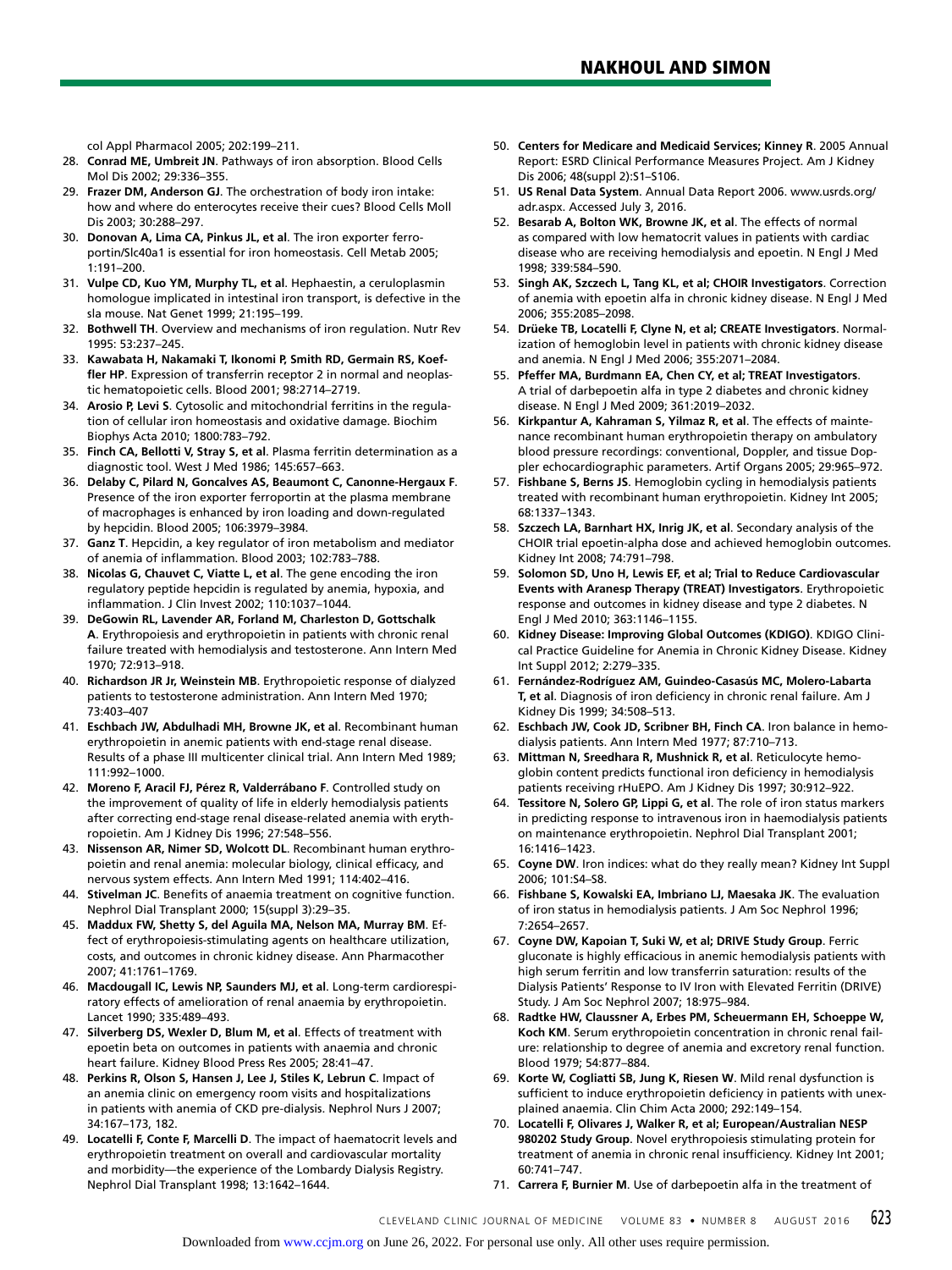anaemia of chronic kidney disease: clinical and pharmacoeconomic considerations. NDT Plus 2009; 2(suppl 1):i9–i17.

- 72. **Egrie JC, Browne JK**. Development and characterization of novel erythropoiesis stimulating protein (NESP). Nephrol Dial Transplant 2001; 16(suppl 3):3–13.
- 73. **Nissenson AR, Charytan C**. Controversies in iron management. Kidney Int Suppl 2003; 87:S64–S71.
- 74. **Kilpatrick RD, Critchlow CW, Fishbane S, et al**. Greater epoetin alpha responsiveness is associated with improved survival in hemodialysis patients. Clin J Am Soc Nephrol 2008; 3:1077–1083.
- 75. **Locatelli F, Aljama P, Barany P, et al; European Best Practice Guidelines Working Group**. Revised European best practice guidelines for the management of anaemia in patients with chronic renal failure. Nephrol Dial Transplant 2004; 19(suppl 2):ii1–ii47.
- 76. **Stenvinkel P**. The role of inflammation in the anaemia of end-stage renal disease. Nephrol Dial Transplant 2001; 16(suppl 7):36–40.
- 77. **Barany P, Divino Filho JC, Bergstrom J**. High C-reactive protein is a strong predictor of resistance to erythropoietin in hemodialysis patients. Am J Kidney Dis 1997; 29:565–568.
- 78. **Drueke T**. Hyporesponsiveness to recombinant human erythropoietin. Nephrol Dial Transplant 2001; 16(suppl 7):25–28.
- 79. **Casadevall N**. Cellular mechanism of resistance to erythropoietin. Nephrol Dial Transplant 1995; 10(suppl 6):27–30.
- 80. **Kraus E, Rabb H**. EPO therapy during acute kidney disease: to use or not to use, that is the question. Am J Kidney Dis 2005; 46:967–969.
- 81. **Gotloib L, Silverberg D, Fudin R, Shostak A**. Iron deficiency is a common cause of anemia in chronic kidney disease and can often be corrected with intravenous iron. J Nephrol 2006; 19:161–167.
- 82. **Tarng DC, Huang TP, Chen TW, Yang WC**. Erythropoietin hyporesponsiveness: from iron deficiency to iron overload. Kidney Int Suppl 1999; 69:S107–S118.
- 83. **Drüeke TB**. Modulating factors in the hematopoietic response to erythropoietin. Am J Kidney Dis 1991; 18(suppl 1):87–92.
- 84. **Boven K, Stryker S, Knight J, et al**. The increased incidence of pure red cell aplasia with an Eprex formulation in uncoated rubber stopper syringes. Kidney Int 2005; 67:2346–2353.
- 85. **Shimizu H, Saitoh T, Ota F, et al**. Pure red cell aplasia induced only by intravenous administration of recombinant human erythropoietin. Acta Haematol 2011; 126:114–118.
- 86. **Tonia T, Mettler A, Robert N, et al**. Erythropoietin or darbepo-

etin for patients with cancer. Cochrane Database Syst Rev 2012; 12:CD003407.

- 87. **Bohlius J, Langensiepen S, Schwarzer G, et al**. Recombinant human erythropoietin and overall survival in cancer patients: results of a comprehensive meta-analysis. J Natl Cancer Inst 2005; 97:489–498.
- 88. **Henke M, Laszig R, Rübe C, et al**. Erythropoietin to treat head and neck cancer patients with anaemia undergoing radiotherapy: randomised, double-blind, placebo-controlled trial. Lancet 2003; 362:1255–1260.
- 89. **Leyland-Jones B, Semiglazov V, Pawlicki M, et al**. Maintaining normal hemoglobin levels with epoetin alfa in mainly nonanemic patients with metastatic breast cancer receiving first-line chemotherapy: a survival study. J Clin Oncol 2005; 23:5960–5972.
- 90. **Brower V**. Erythropoietin may impair, not improve, cancer survival. Nat Med 2003; 9:1439.
- 91. **Acs G, Acs P, Beckwith SM, et al**. Erythropoietin and erythropoietin receptor expression in human cancer. Cancer Res 2001; 61:3561– 3565.
- 92. **Yasuda Y, Fujita Y, Matsuo T, et al**. Erythropoietin regulates tumour growth of human malignancies. Carcinogenesis 2003; 24:1021–1029.
- 93. **Levin NW, Fishbane S, Cañedo FV, et al; MAXIMA Study Investigators**. Intravenous methoxy polyethylene glycol-epoetin beta for haemoglobin control in patients with chronic kidney disease who are on dialysis: a randomised non-inferiority trial (MAXIMA). Lancet 2007; 370:1415–1421.
- 94. **Macdougall IC, Walker R, Provenzano R, et al; ARCTOS Study Investigators**. C.E.R.A. corrects anemia in patients with chronic kidney disease not on dialysis: results of a randomized clinical trial. Clin J Am Soc Nephrol 2008; 3:337–347.
- 95. **Frohna PA, Milwee S, Pinkett J, et al**. Preliminary results from a randomized, single-blind, placebo-controlled trial of FG-4592, a novel hypoxia inducible factor prolyl hydroxylase inhibitor, in subjects with CKD anemia (abstract). J Am Soc Nephrol 2007; 18:763.
- 96. **Holdstock L, Meadowcroft AM, Maier R, et al**. Four-week studies of oral hypoxia-inducible factor-prolyl hydroxylase inhibitor GSK1278863 for treatment of anemia. J Am Soc Nephrol 2016; 27:1234–1244.

*ADDRESS: James F. Simon, MD, Department of Nephrology and Hypertension, Q7, Cleveland Clinic, 9500 Euclid Avenue, Cleveland, OH 44195; simonj2@ccf.org*